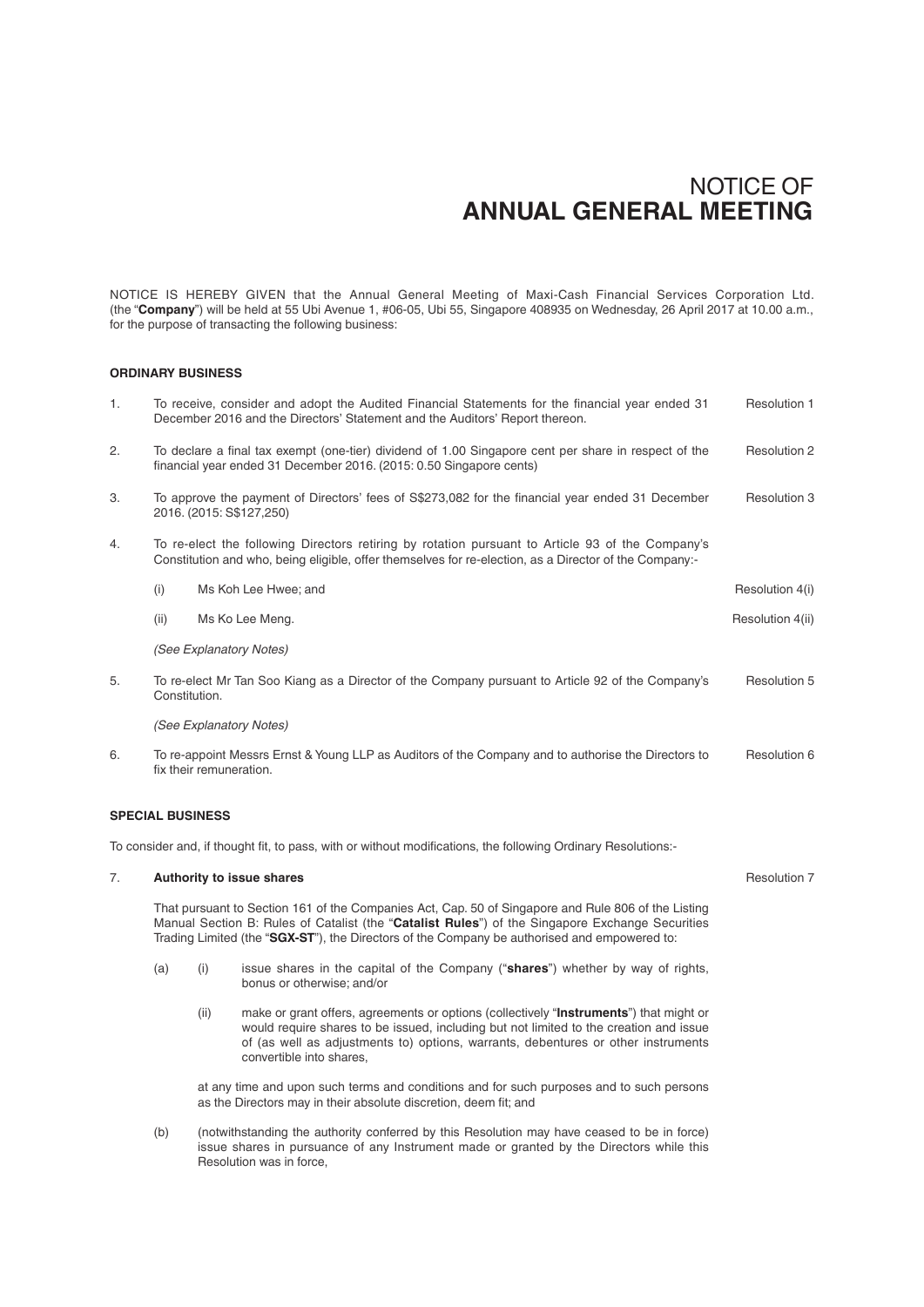(continued)

### **PROVIDED THAT:**

- (1) the aggregate number of shares (including shares to be issued in pursuance of the Instruments, made or granted pursuant to this Resolution) to be issued pursuant to this Resolution shall not exceed one hundred per cent (100%) of the total number of issued shares (excluding treasury shares) in the capital of the Company (as calculated in accordance with sub-paragraph (2) below), of which the aggregate number of shares to be issued other than on a pro rata basis to shareholders of the Company shall not exceed fifty per cent (50%) of the total number of issued shares (excluding treasury shares) in the capital of the Company (as calculated in accordance with sub-paragraph (2) below) or any such other limit as may be prescribed by the Catalist Rules as at the date this Resolution is passed;
- (2) (subject to such calculation as may be prescribed by the SGX-ST) for the purpose of determining the aggregate number of shares that may be issued under sub-paragraph (1) above, the total number of issued shares (excluding treasury shares) shall be based on the total number of issued shares (excluding treasury shares) in the capital of the Company at the time of passing of this Resolution, after adjusting for:
	- (a) new shares arising from the conversion or exercise of any convertible securities;
	- (b) new shares arising from exercising share options or vesting of share awards which are outstanding or subsisting at the time of the passing of this Resolution, provided that the share options or awards (as the case may be) were granted in compliance with Part VIII of Chapter 8 of the Catalist Rules; and
	- (c) any subsequent bonus issue, consolidation or subdivision of shares;
- (3) in exercising the authority conferred by this Resolution, the Company shall comply with the provisions of the Catalist Rules for the time being in force (unless such compliance has been waived by the SGX-ST) and the Constitution of the Company; and
- (4) unless revoked or varied by the Company in a general meeting, such authority shall continue in force until the conclusion of the next Annual General Meeting of the Company or the date by which the Annual General Meeting of the Company is required by law to be held, whichever is earlier.

*(See Explanatory Notes)*

### 8. **Authority to issue shares under the Maxi-Cash Performance Share Plan**

Resolution 8

That pursuant to Section 161 of the Companies Act, Cap. 50 of Singapore, authority be and is hereby given to the Directors of the Company to offer and grant awards ("Awards") in accordance with the provisions of the Maxi-Cash Performance Share Plan and to allot and issue from time to time such number of shares in the capital of the Company as may be required to be issued pursuant to the vesting of the Awards granted under the Maxi-Cash Performance Share Plan, provided always, the aggregate number of shares to be allotted and issued pursuant to the Maxi-Cash Performance Share Plan, when added to the number of shares issued and issuable in respect of all Awards, and all shares issued and issuable in respect of all options or awards granted under any other share incentive scheme or share plans adopted by the Company and for the time being in force, shall not exceed fifteen per centum (15%) of the total issued share capital (excluding treasury shares) of the Company on the date preceding the date of the relevant grant and that such authority shall from time to time, unless revoked or varied by the Company in a general meeting, continue in force until the conclusion of the next Annual General Meeting of the Company or the date by which the next Annual General Meeting of the Company is required by law to be held, whichever is earlier.

*(See Explanatory Notes)*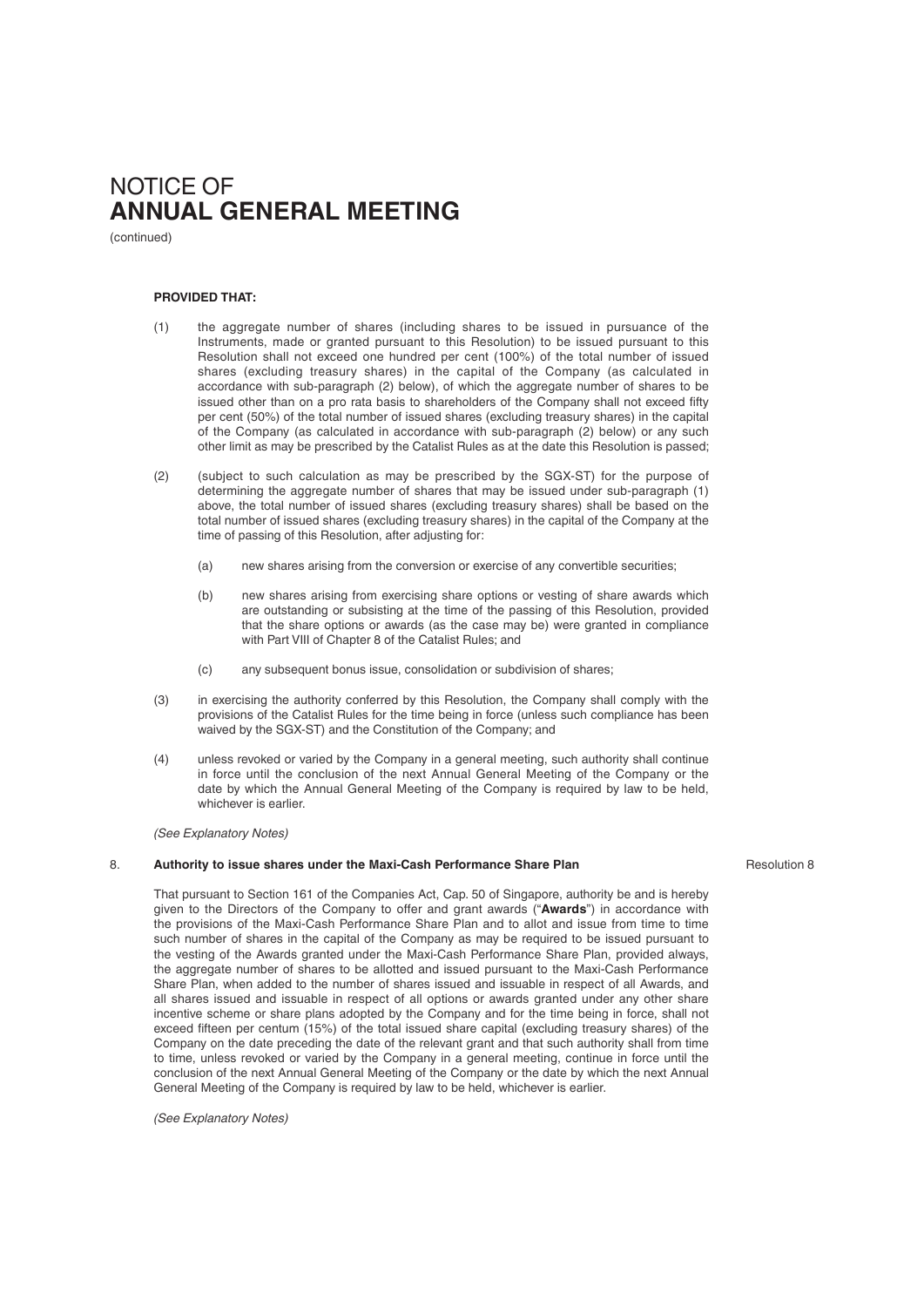(continued)

Resolution 9

## 9. **Authority to issue shares under the Maxi-Cash Financial Services Corporation Ltd Scrip Dividend Scheme**

That pursuant to Section 161 of the Companies Act, Cap. 50 of Singapore, and Rule 806 of the Catalist Rules, the Directors of the Company be and are hereby authorised and empowered to issue such number of shares in the Company as may be required to be issued pursuant to the Maxi-Cash Financial Services Corporation Ltd Scrip Dividend Scheme from time to time and that such authority shall, unless revoked or varied by the Company in a general meeting, continue in force until the conclusion of the next Annual General Meeting of the Company or the date by which the next Annual General Meeting of the Company is required by law to be held, whichever is earlier.

*(See Explanatory Notes)*

## 10. **Proposed renewal of the Share Purchase Mandate**

That for the purposes of Sections 76C and 76E of the Companies Act, Cap. 50 of Singapore, the Directors of the Company be and are hereby authorised to make purchases of shares from time to time (whether by way of market purchases or off -market purchases on an equal access scheme) of up to ten per cent (10%) of the issued ordinary shares in the capital of the Company (ascertained as at date of the passing of this Resolution 10) at the price of up to but not exceeding the Maximum Price, in accordance with the "**Guidelines on Share Purchases**" set out in Annex A of the Appendix to Shareholders dated 10 April 2017 for the renewal of the Share Purchase Mandate (the "**Appendix**") and this mandate shall, unless revoked or varied by the Company in general meeting, continue in force until the date that the next Annual General Meeting of the Company is held or is required by law to be held, whichever is the earlier.

In this Ordinary Resolution, "**Maximum Price**" means the maximum price at which the shares can be purchased pursuant to the Share Purchase Mandate, which shall not exceed the sum constituting five per cent (5%) above the average closing price of the shares over the period of five (5) Market Days ("**Market Day**" being a day on which the SGX-ST is open for securities trading) in which transactions in the shares on the SGX-ST were recorded, in the case of a market purchase, before the day on which such purchase is made, and, in the case of an off-market purchase on an equal access scheme, immediately preceding the date of offer by the Company, as the case may be, and adjusted for any corporate action that occurs after the relevant five (5) days period.

*(See Explanatory Notes)*

## **OTHER BUSINESS**

11. To transact any other business.

BY ORDER OF THE BOARD

**Lim Swee Ann** Company Secretary 10 April 2017, Singapore Resolution 10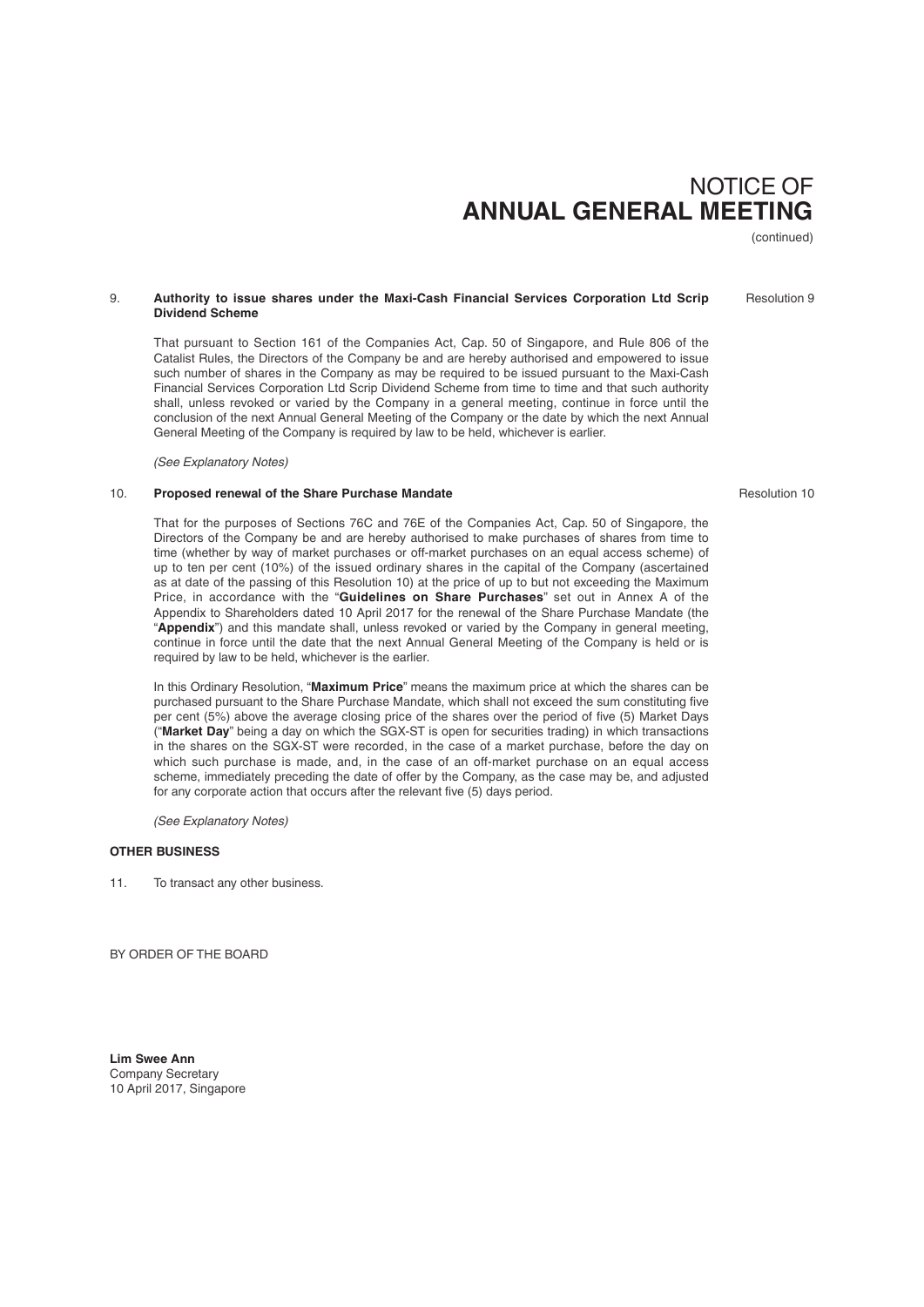(continued)

### **Explanatory Notes:**

### **Resolution 4(i)**

Ms Koh Lee Hwee will, upon re-election as a Director of the Company, remain as the Non-Executive Director of the Company and a member of the Nominating Commitee. Detailed information on Ms Koh Lee Hwee can be found under the sections entitled "Board of Directors", "Corporate Governance Report" and "Directors' Statement" of the Company's Annual Report 2016.

### **Resolution 4(ii)**

Ms Ko Lee Meng will, upon re-election as a Director of the Company, remain as the Non-Executive Director of the Company and and a member of the Audit Committee and the Remuneration Committee. Detailed information on Ms Ko Lee Meng can be found under the sections entitled "Board of Directors", "Corporate Governance Report" and "Directors' Statement" of the Company's Annual Report 2016.

#### **Resolution 5**

Mr Tan Soo Kiang will, upon re-election as a Director of the Company, remain as a member of the Audit Committee, the Nominating Commitee and the Remuneration Committee. Mr Tan Soo Kiang is considered by the Board of Directors to be independent for the purpose of Rule 704(7) of the Catalist Rules. Detailed information on Mr Tan Soo Kiang can be found under the sections entitled "Board of Directors", "Corporate Governance Report" and "Directors' Statement" of the Company's Annual Report 2016.

#### **Resolution 7**

The Ordinary Resolution no. 7, if passed, will empower the Directors of the Company, effective until the conclusion of the next Annual General Meeting of the Company, or the date by which the next Annual General Meeting of the Company is required by law to be held, or such authority is varied or revoked by the Company in a general meeting, whichever is the earlier, to issue shares, make or grant Instruments convertible into shares and to issue shares pursuant to such Instruments, up to a number not exceeding, in total one hundred per cent (100%) of the total number of issued shares (excluding treasury shares) in the capital of the Company, of which fifty per cent (50%) may be issued other than on a pro-rata basis to the shareholders of the Company.

For determining the aggregate number of shares that may be issued, the total number of issued shares (excluding treasury shares) will be calculated based on the total number of issued shares (excluding treasury shares) in the capital of the Company at the time this Ordinary Resolution is passed after adjusting for new shares arising from the conversion or exercise of any convertible securities or share options or vesting of share awards which are outstanding or subsisting at the time when this Ordinary Resolution is passed and any subsequent bonus issue, consolidation or subdivision of shares.

#### **Resolution 8**

The Ordinary Resolution no. 8, if passed, will empower the Directors of the Company, to allot and issue shares in the Company of up to a number not exceeding in total fifteen per cent (15%) of the total issued shares in the capital of the Company from time to time pursuant to the vesting of Awards under the Maxi-Cash Performance Share Plan.

### **Resolution 9**

The Ordinary Resolution no. 9, if passed, will empower the Directors of the Company, effective until the conclusion of the next Annual General Meeting of the Company, or the date by which the next Annual General Meeting of the Company is required by law to be held or when such authority is varied or revoked by the Company in a general meeting, whichever is the earlier, to issue shares in the Company from time to time pursuant to the Maxi-Cash Financial Services Corporation Ltd Scrip Dividend Scheme. Please refer to the Company's announcement dated 9 March 2016 for details on the Maxi-Cash Financial Services Corporation Ltd Scrip Dividend Scheme.

### **Resolution 10**

The Ordinary Resolution no. 10, if passed, will empower the Directors of the Company, from the date of the Annual General Meeting of the Company until the date the next Annual General Meeting of the Company is to be held or is required by law to be held, whichever is the earlier, to make purchases (whether by way of market purchases or off -market purchases on an equal access scheme) from time to time of up to ten per cent (10%) of the total number of issued shares excluding any shares which are held as treasury shares by the Company, at prices up to but not exceeding the Maximum Price. The rationale for, the authority and limitation on, the sources of funds to be used for the purchase or acquisition including the amount of financing and the financial effects of the purchase or acquisition of Shares by the Company pursuant to the Share Purchase Mandate are set out in greater detail in Annex A of the Appendix.